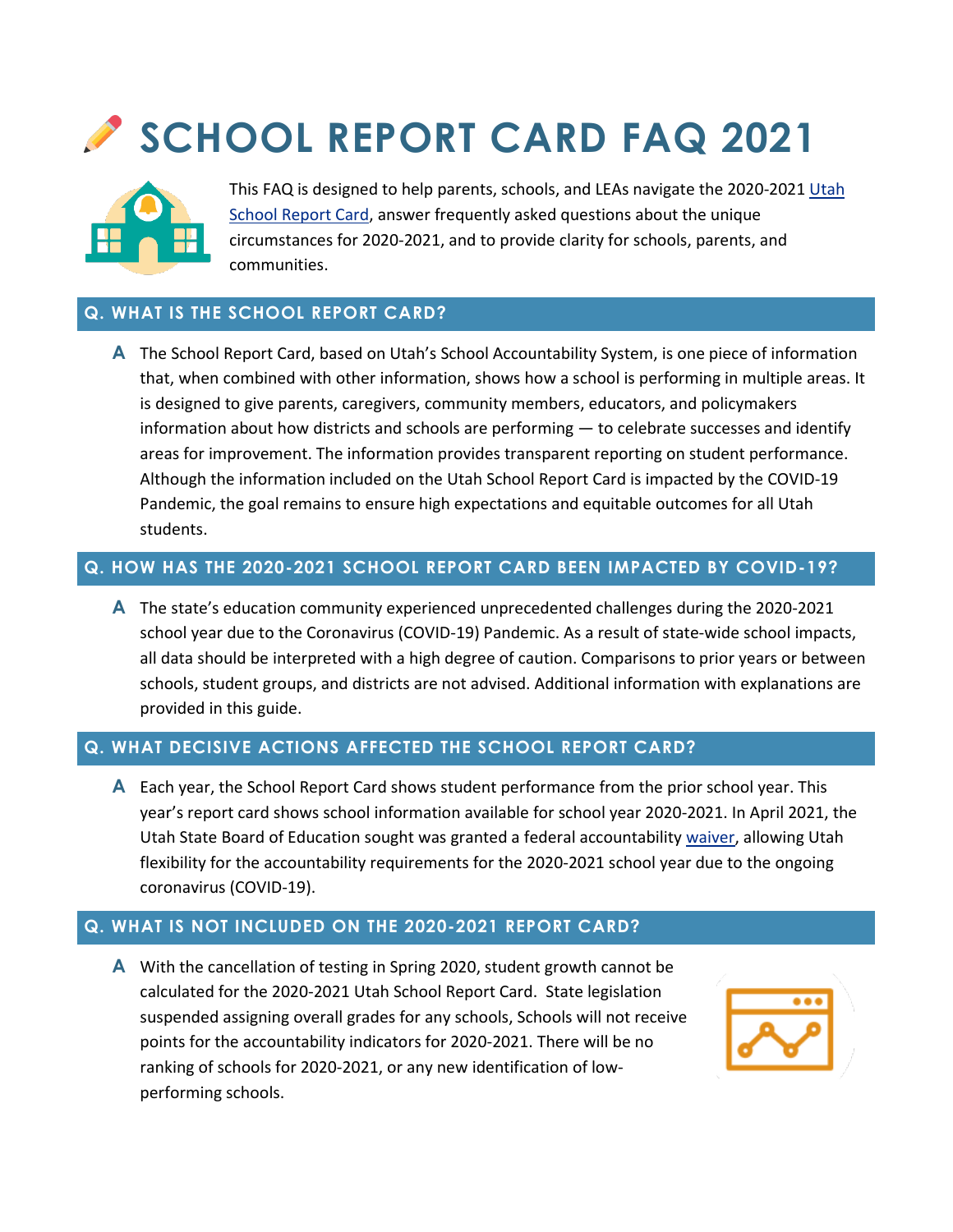#### **Q. WHAT IS INCLUDED ON THE REPORT CARD FOR 2020-2021?**

This edition of the Utah School Report Card will provide the data that is available and meaningful for school year 2020-2021. Information about student achievement in language arts, math, and science are reported. High school graduation rates, college and career readiness course completion, postsecondary enrollment, and consistent attendance are included. Utah was able to complete all WIDA ACCESS testing for English Learners in 2020-2021, so English Learner Progress information is made available. Student demographics, enrollment, and information about teacher experience are reported for schools, districts and the state.

# **INTERPRETING 2020-2021 REPORT CARDS**

#### **Q. WHAT CAUTIONS SHOULD BE TAKEN WHEN INTERPRETING DATA?**

- **A** The Utah School Report Card must be interpreted along with other information, including both local assessment and student opportunity to learn information, to best determine the actions necessary to address learning disruptions. State assessment results in 2022 will be an important source of confirmatory information, but presently, parents, educators, and school leaders must rely on assessment information closest to the teaching and learning process to guide acceleration efforts. The USBE and The National Center for the Improvement of Educational Assessment, Inc. (NCIEA) have conducted a comprehensive set of studies to help [understand the effects of pandemic-related](https://schools.utah.gov/file/b3c018ec-ccbb-4565-8199-248646c79524)  [disruptions on students' academic performance](https://schools.utah.gov/file/b3c018ec-ccbb-4565-8199-248646c79524) during the 2020-2021 academic year.
- **A** While schools and students experienced unprecedented and significant impacts to learning conditions in 2020-2021 that must be considered when interpreting the information on the School Report Card, the data are still meaningful in that the results must be interpreted as a call to action for parents and educators. The learning acceleration requires the support and resources of school leaders, educators, and local communities to sustain the necessary interventions well beyond the 2020-2021 school year.

#### **Q. WHY IS GROWTH NOT REPORTED?**

Student Growth Percentiles, or [SGPs,](https://www.youtube.com/watch?v=nCb5ZgGaKA4&ab_channel=USBEAssessment) are calculated based on prior years of student performance. Due to the Utah State Board of Education's [decision](https://schools.utah.gov/file/40c9cf6a-90f7-42c3-a2e4-995674a3b922) to forego certain statewide tests in Spring 2020 and the U.S. Department of Education 2020 Assessment and Accountability [waiver to states](https://schools.utah.gov/file/3f001fd5-1770-45bf-9967-198961f2286f) suspending federal requirements to administer Spring statewide tests, no state summative testing took place in 2019- 2020. Without assessment data from the prior year, a comparable growth measure could not be calculated for the purposes of accountability.

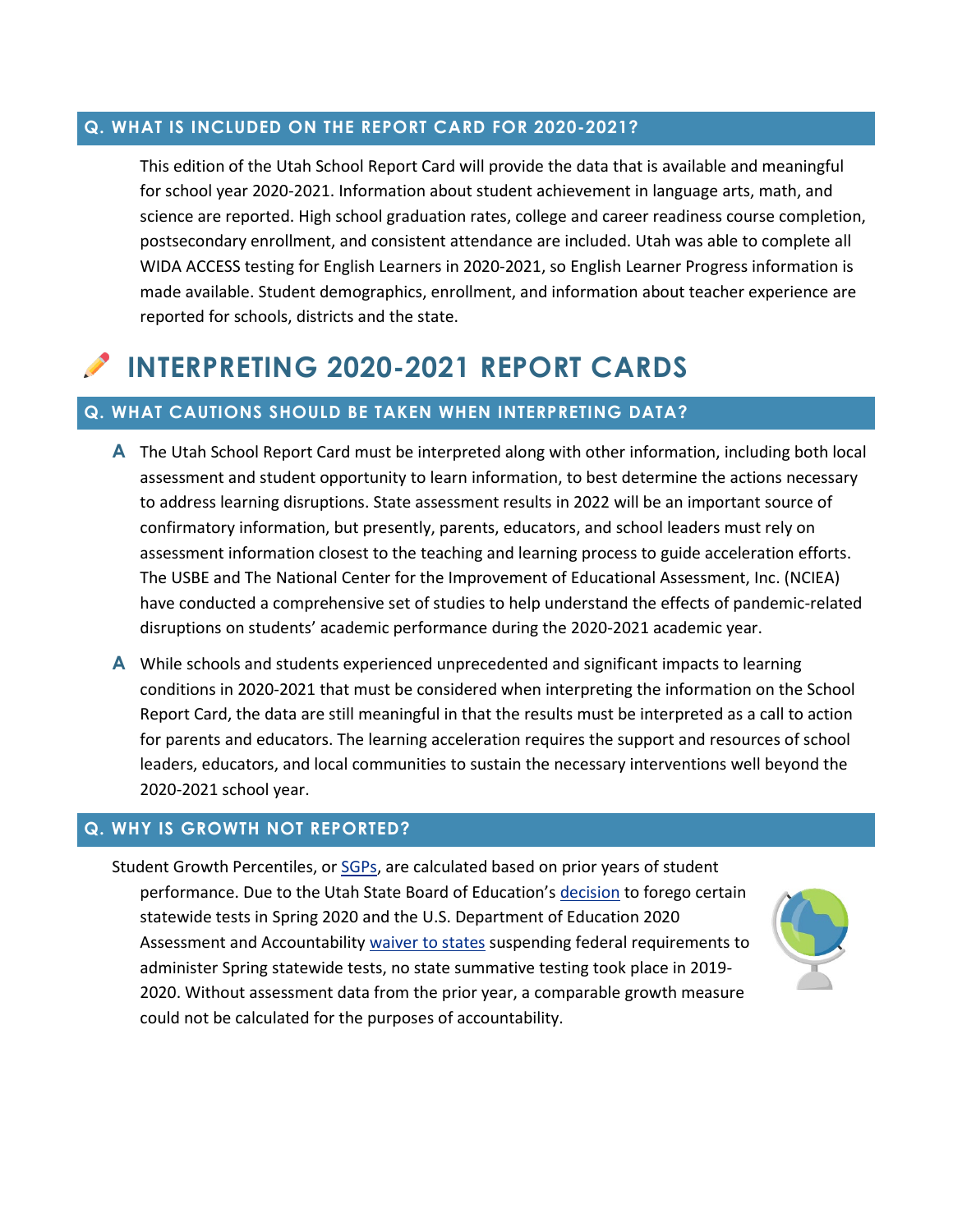#### **Q. WHY DO ELEMENTS ON THE REPORT CARD SHOW "ND", "NA", OR "N<10"?**

**A** In cases where assessment data is not available to calculate a piece of information, NA indicates that the element is not applicable. Similarly, ND indicates that there is no data available. N<10 indicates where there are fewer than 10 individual students in a group and the data is suppressed to protect personally identifiable information.

#### **Q. WHAT CAN WE EXPECT FOR 2021-2022 SCHOOL REPORT CARD?**

**A** While schools are working tirelessly in 2021-2022 to respond to the impact of COVID-19, 2021-2022 still presents many unknowns and learning is occurring in a wide variety of ways. The effects of COVID-x19 will continue to reach every corner of our state, which in turn is reflected in the information contained in the School Report Card. The Utah State Board of Education is hopeful that Spring assessments can be administered to students as planned, growth can be calculated, and Report Cards can continue to provide meaningful information to stakeholders. The USBE continues to create [resources](https://schools.utah.gov/coronavirus) to support students and families to create educational success now and in the future.

# **ADDITIONAL FREQUENTLY ASKED QUESTIONS**

# **Q. WHERE CAN I FIND ADDITIONAL INFORMATION ABOUT SCHOOL ACCOUNTABILITY?**

**A** The [Utah Accountability Technical Manual](https://schools.utah.gov/file/ba4f83a5-0537-4f0c-b0c4-4a34c8e7c9aa) describes the accountability system purpose, the method for calculating each indicator, and provides more information about the Utah School Report Card. It can be found on the Utah State Board of Education's [Assessment and Accountability Resources](https://schools.utah.gov/assessment/resources) website. It is important to note that the manual describes the Utah Accountability System as it operates in a typical school year for the purpose of documentation and reference. This FAQ guide describes the unique circumstances and impacts for the 2020-2021 Report Card.

#### **Q. WHY ARE SELF-REPORTED INDICATORS MEANINGFUL IN 2020-2021?**

Schools may choose to describe up to two additional pieces of information about how their school is supporting students. In this reporting year, where information on the School Report Card is heavily impacted by the learning conditions of 2020-2021 and COVID-19, the self-reported indicators may add more value than ever. Self-reported indicators are optional but can provide the opportunity for schools to highlight successful practices, programs, use of federal COVID-19 relief funds, and provide rich information to their school community.

## **Q. WHAT IS PARTICIPATION RATE?**

**A** It is critical to consider participation rate when interpreting the 2020-20201 School Report Coard. The participation rate shown on the School Report card is the percentage of students who participated in their assigned RISE or Utah Aspire Plus tests during 2020-2021. Participation rate